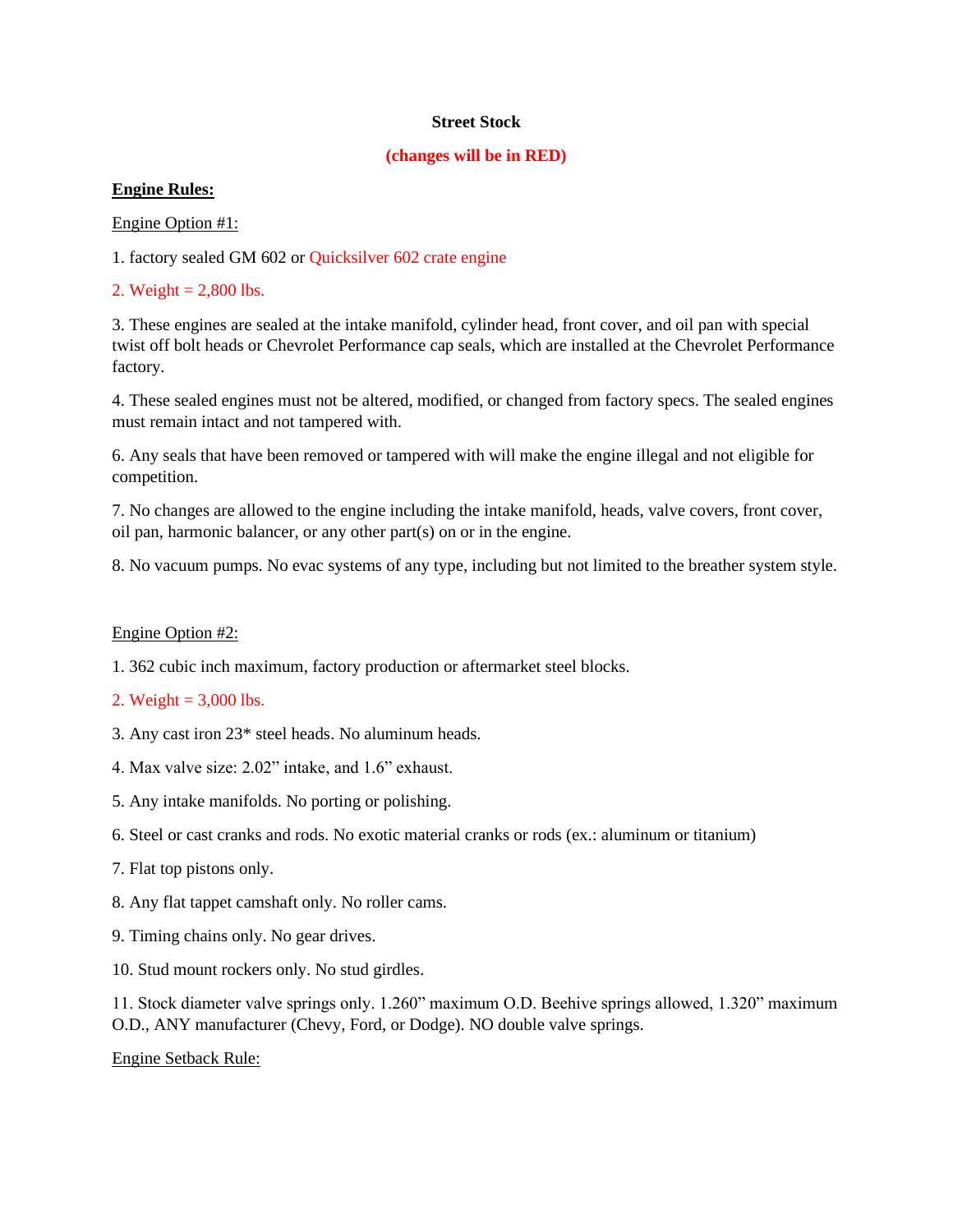1. Engine must be mounted in stock location, in center of chassis. #1 spark plug must be in front of or centerline of upper ball joint.

2. Weight penalty of 50 lb. per ½" will be added forward of water pump for improper setback.

## Carburetor Rules:

1. Engine Option #2 – 500 CFM 2 barrel only.

2. 2 Barrel carburetor will be checked with go-no-go gauges top to bottom.

3. Either engine Option may run 1" maximum carburetor spacer, .040" tolerance. At no point may spacer extend into intake manifold area. Two (2) standard thickness carburetor gaskets, .070" maximum thickness allowed.

4. Engine Option #1 – may run one (1) four-barrel carburetor only. Chevrolet Performance 602 Circle Track Engines perform best with a quality 650 CFM carburetor.

5. All carburetors (for both engine options) must have conventional style floats along with needles and seats. NO individual cylinder tuning or equivalent allowed.

6. All carburetors (for both engine options) must have conventional "Holley-style" straight or down leg boosters. NO exceptions. NO super bowl type carburetors allowed.

### Distributor Rules:

- 1. Any standard distributor type electronic ignition allowed. MSD ok.
- 2. No magnetos and No crank triggers.
- 3. No electronic traction control devices allowed.

### Water Pump Rules:

- 1. Stock type cast or aluminum water pump permitted.
- 2. No electric water pumps.
- 3. Manual fans only. No electric fans.

### Fuel, Fuel Cell, and Fuel Pump Rules:

1. An approved fuel cell must be securely mounted in the trunk area of the car, inside a .20 gauge metal box supported by a minimum of 2" x 1/8" steel straps.

2. Gasoline, Racing Gas, or E-85 fuel allowed. No methanol or alcohol.

### Body Rules:

- 1. No late model/wedge style noses
- 2. May run 8 inch spoiler

### Frame and Suspension Rules:

1. 108" minimum wheelbase. Any chassis with wheelbase shorter than 108" will not be allowed.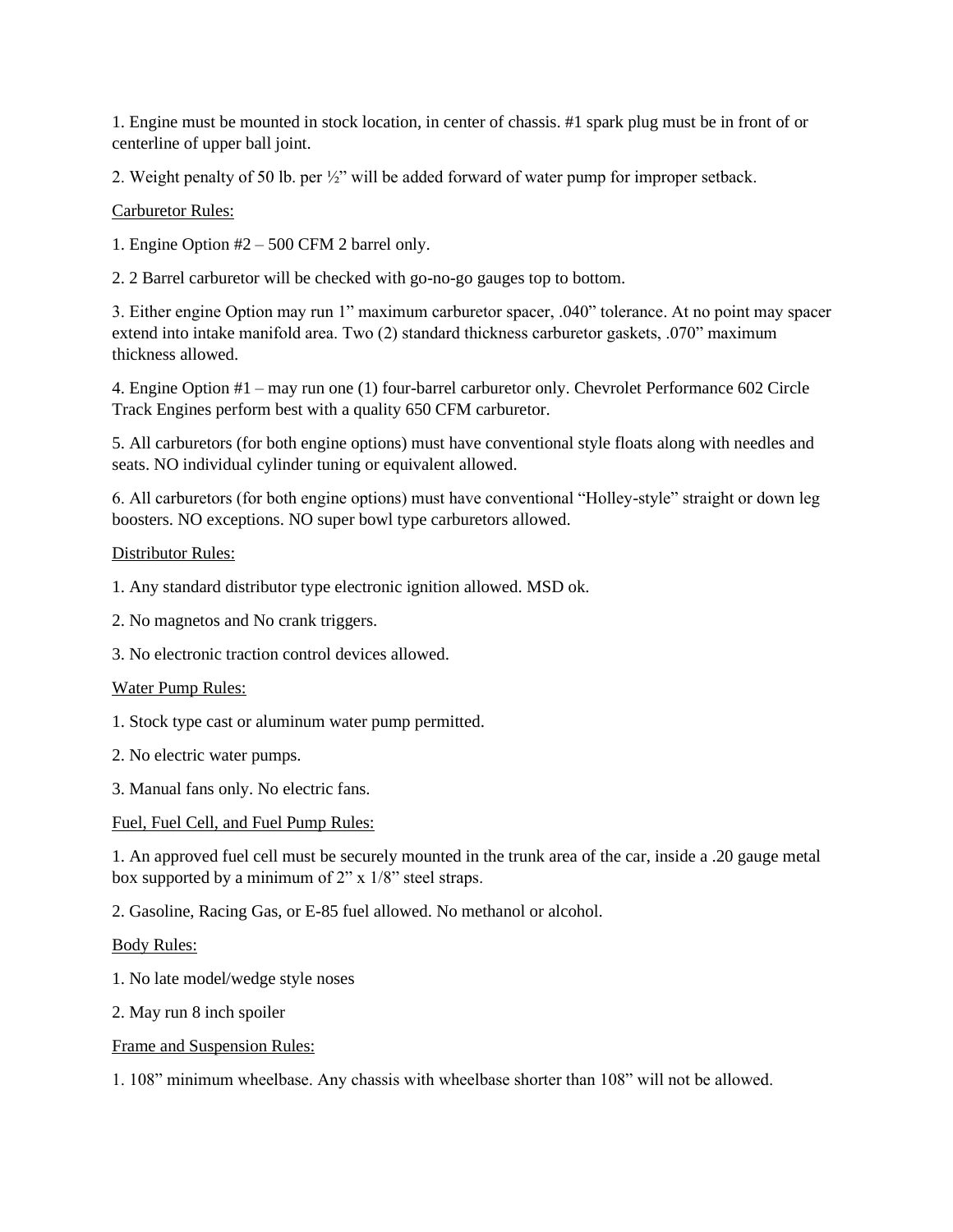2. Uni-body cars may connect sub frames. X-bracing allowed. All cars must remain within ½" of stock wheelbase of car being raced. Wheelbase must match that of front clip being raced, and rear suspension must match front suspension (ex. 70s Camaro front clip must have leaf spring rear suspension).

### 3. Front Suspension:

a. Must use stock steering box, stock drag link, idle arm. Tie rods and ends may be tubular and made hyme jointed.

Quick Steer allowed.

b. Any stock type spindles allowed (recommend Speedway or equivalent 3-piece spindles for ease of repair). No wide 5 spindles or safety hubs.

c. Stock production lower control arms, of any manufacture mandatory. Metric cars may use tubular lower control arms

d. No shortening or lengthening lower control arms.

e. 5" coil springs mandatory, mounted in stock location.

f. Weight jacks allowed.

g. Tubular aftermarket upper control arms allowed.

h. Cross member may not be cut or altered except for fuel pump or oil pan clearance.

i. NO bump stops or bump springs of any type allowed. One spring rubber per corner maximum

4. Rear Suspension:

a. Stock rear suspension only. Must be the same as make of car being raced.

b. Stock rear frames may be repaired from center of rear end housing to rear bumper with square tubing or  $1\frac{3}{4}$ , .095 minimum thickness round tubing.

c. Any stock type rear end housing permitted (GM 10-12 bolts or Ford 9 inch) in any make of car. No quick-change rear ends. Rear end may be locked.

d. Floater axles permitted.

e. Must use steel, stock lug pattern hubs. No wide 5 aluminum safety hubs.

f. Rear trailing arm mounts at frame or leaf spring mounts, must remain unaltered and in stock location with one mounting hole ONLY. Leaf spring cars may have adjustable shackles on rear only. Rear trailing arms must be stock (may be boxed for strength and safety), or stock length tubular, non-adjustable trailing arms are ok. Arms must be within  $\frac{1}{2}$ " of factory length trailing arms for car being raced, 2  $\frac{3}{4}$ " maximum from bottom or rear end housing to center of control arm bolt.

g. Upper control mounts maximum of 3" from center of top of rear end housing to center of mounting bolts or on 9" Ford housing,  $7\frac{3}{4}$ " from seam center of axle tube to center of mounting bolts.

h. No sliders front or rear.

i. 5" coil spring mandatory. Any leaf springs allowed.